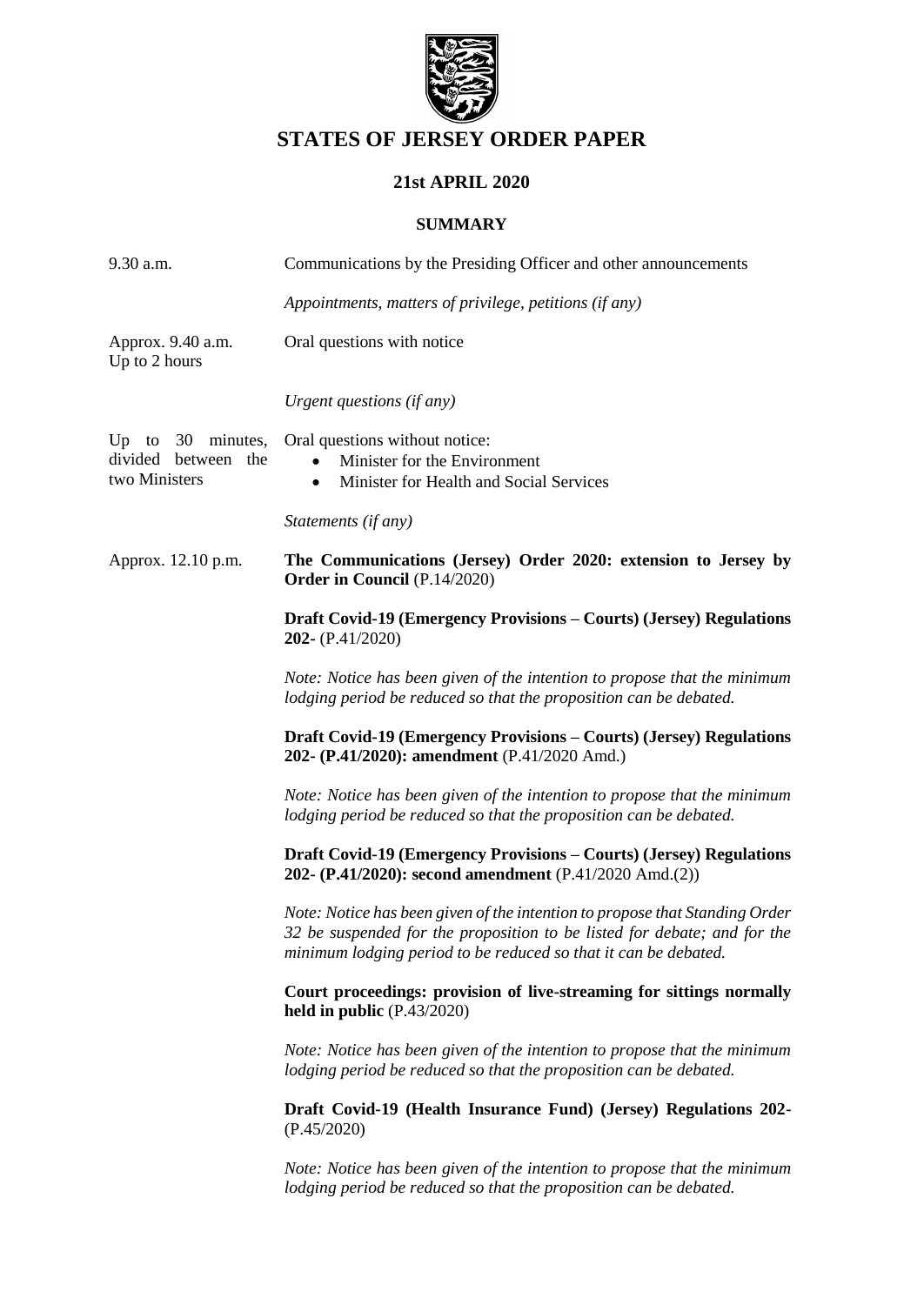

## **[Draft Covid-19 \(Mental Health\) \(Jersey\) Regulations 202-](https://statesassembly.gov.je/AssemblyPropositions/2020/P.46-2020.pdf)** (P.46/2020)

*Note: Notice has been given of the intention to propose that Standing Order 32 be suspended for the proposition to be listed for debate; and for the minimum lodging period to be reduced so that it can be debated.*

**[Draft Covid-19 \(Capacity and Self-Determination\) \(Jersey\)](https://statesassembly.gov.je/AssemblyPropositions/2020/P.47-2020.pdf)  [Regulations 202-](https://statesassembly.gov.je/AssemblyPropositions/2020/P.47-2020.pdf)** (P.47/2020)

*Note: Notice has been given of the intention to propose that Standing Order 32 be suspended for the proposition to be listed for debate; and for the minimum lodging period to be reduced so that it can be debated.*

**[Draft Covid-19 \(Restricted Trading\) \(Jersey\) Regulations 202-](https://statesassembly.gov.je/AssemblyPropositions/2020/P.48-2020.pdf)** [\(P.48/2020\)](https://statesassembly.gov.je/AssemblyPropositions/2020/P.48-2020.pdf) 

*Note: Notice has been given of the intention to propose that Standing Order 32 be suspended for the proposition to be listed for debate; and for the minimum lodging period to be reduced so that it can be debated.*

**[Draft Covid-19 \(Construction Work\) \(Jersey\) Regulations 202-](https://statesassembly.gov.je/AssemblyPropositions/2020/P.49-2020.pdf)** [\(P.49/2020\)](https://statesassembly.gov.je/AssemblyPropositions/2020/P.49-2020.pdf) 

*Note: Notice has been given of the intention to propose that Standing Order 32 be suspended for the proposition to be listed for debate; and for the minimum lodging period to be reduced so that it can be debated.*

**[Draft Covid-19 \(Signing of Instruments\) \(Jersey\) Regulations 202-](https://statesassembly.gov.je/AssemblyPropositions/2020/P.50-2020.pdf)** [\(P.50/2020\)](https://statesassembly.gov.je/AssemblyPropositions/2020/P.50-2020.pdf) 

*Note: Notice has been given of the intention to propose that Standing Order 32 be suspended for the proposition to be listed for debate; and for the minimum lodging period to be reduced so that it can be debated.*

**[Covid-19: questions without notice to all Ministers on the response of](https://statesassembly.gov.je/AssemblyPropositions/2020/P.51-2020.pdf)  [the Government of Jersey](https://statesassembly.gov.je/AssemblyPropositions/2020/P.51-2020.pdf)** (P.51/2020)

*Note: Notice has been given of the intention to propose that Standing Order 32 be suspended for the proposition to be listed for debate; and for the minimum lodging period to be reduced so that it can be debated.*

**[Jersey Gas: inclusion in payroll co-funding scheme](https://statesassembly.gov.je/AssemblyPropositions/2020/P.52-2020.pdf)** (P.52/2020)

*Note: Notice has been given of the intention to propose that Standing Order 32 be suspended for the proposition to be listed for debate; and for the minimum lodging period to be reduced so that it can be debated.*

Arrangement of public business at subsequent meetings

*Lunch adjournment likely around 12.45 p.m., until 2.15 p.m. If business is not completed by around 5.30 p.m. the Assembly usually adjourns for the evening and will resume its meeting at 9.30 a.m. on Wednesday 22nd and Thursday 23rd April 2020 if necessary.*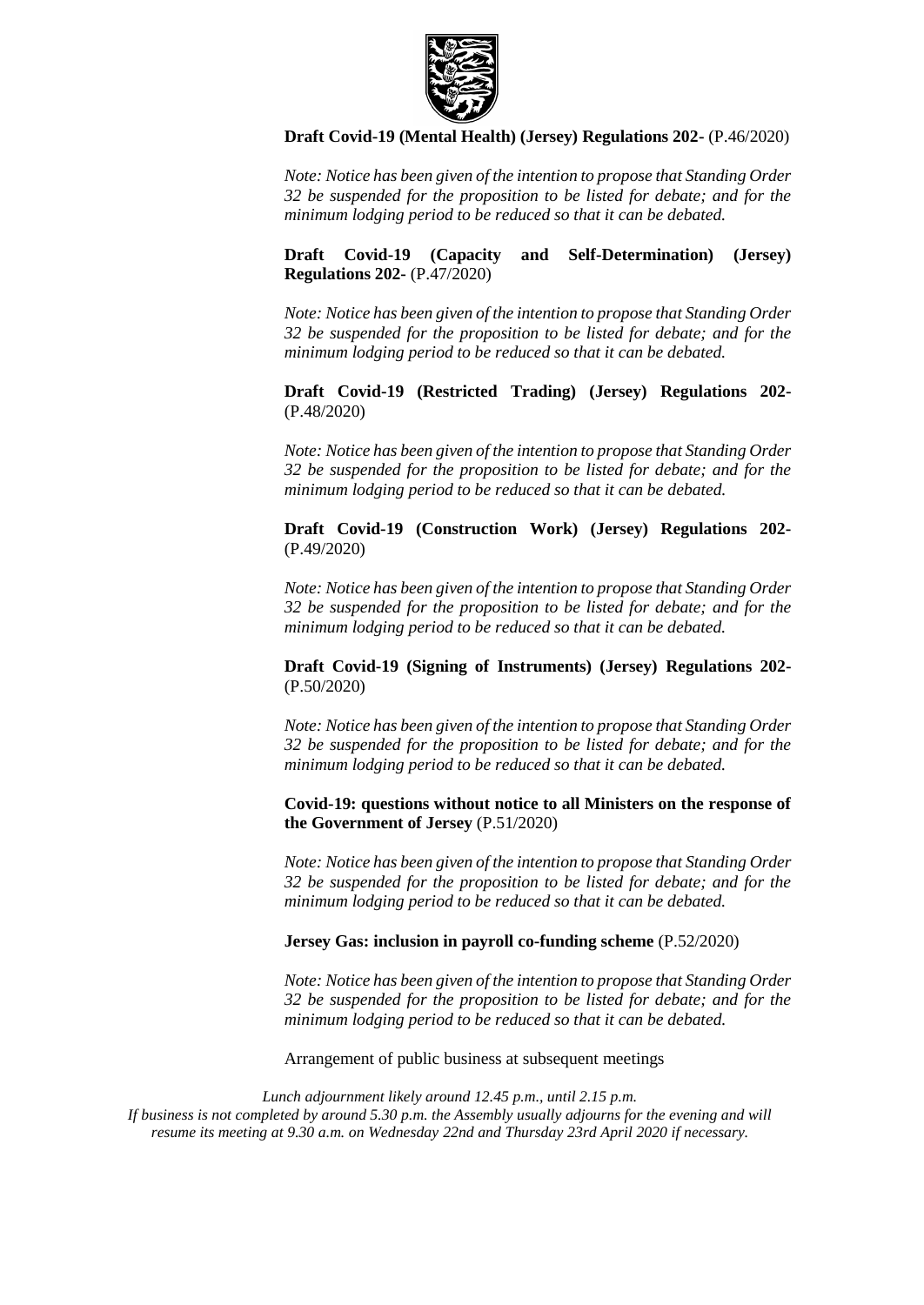

# **STATES OF JERSEY ORDER PAPER**

# **21st APRIL 2020**

# **CONSOLIDATED**

# **A. COMMUNICATIONS BY THE PRESIDING OFFICER**

## **B. TABLING OF SUBORDINATE ENACTMENTS**

*(Explanatory note attached)*

|        | Covid-19 (Restricted Movement) (Amendment – Extension) (Jersey) Order<br>2020.<br>Minister for Health and Social Services.                                                     | R&O.39/2020.          |
|--------|--------------------------------------------------------------------------------------------------------------------------------------------------------------------------------|-----------------------|
|        | Planning and Building (General Development) (Amendment No. 5 – Covid-<br>19) (Jersey) Order 2020.<br>Minister for the Environment.                                             | R&O.41/2020.          |
| $\ast$ | Control of Housing and Work (Exemptions) (Contributions) (Covid-19<br>Temporary Amendment) (Jersey) Order 2020.<br>Chief Minister.                                             | R&O.43/2020.          |
| C.     | <b>DOCUMENTS PRESENTED</b>                                                                                                                                                     |                       |
| $\ast$ | Draft Covid-19 (Emergency Provisions – Courts) (Jersey) Regulations 202-<br>$(P.41/2020)$ : comments.<br>Presented: 20th April 2020, Corporate Services Scrutiny Panel.        | P.41/2020.<br>Com.    |
| $\ast$ | Court proceedings: provision of live-streaming for sittings normally held in<br>public (P.43/2020): comments.<br>Presented: 20th April 2020, H.M. Attorney General.            | P.43/2020.<br>Com.    |
| $\ast$ | Court proceedings: provision of live-streaming for sittings normally held in<br>public (P.43/2020): comments.<br>Presented: 20th April 2020, Chief Minister.                   | P.43/2020.<br>Com.(2) |
| $\ast$ | Draft Covid-19 (Health Insurance Fund) (Jersey) Regulations 202-<br>(P.45/2020): comments.<br>Presented: 17th April 2020, Health and Social Security Scrutiny Panel.           | P.45/2020.<br>Com.    |
| $\ast$ | Draft Covid-19 (Mental Health) (Jersey) Regulations 202- (P.46/2020):<br>comments.<br>Presented: 20th April 2020, Health and Social Security Scrutiny Panel.                   | P.46/2020.<br>Com.    |
| ∗      | Draft Covid-19 (Capacity and Self-Determination) (Jersey) Regulations 202-<br>(P.47/2020): comments.<br>Presented: 20th April 2020, Health and Social Security Scrutiny Panel. | P.47/2020.<br>Com.    |
| ∗      | Draft Covid-19 (Restricted Trading) (Jersey) Regulations 202- (P.48/2020):<br>comments.<br>Presented: 20th April 2020, Health and Social Security Scrutiny Panel.              | P.48/2020.<br>Com.    |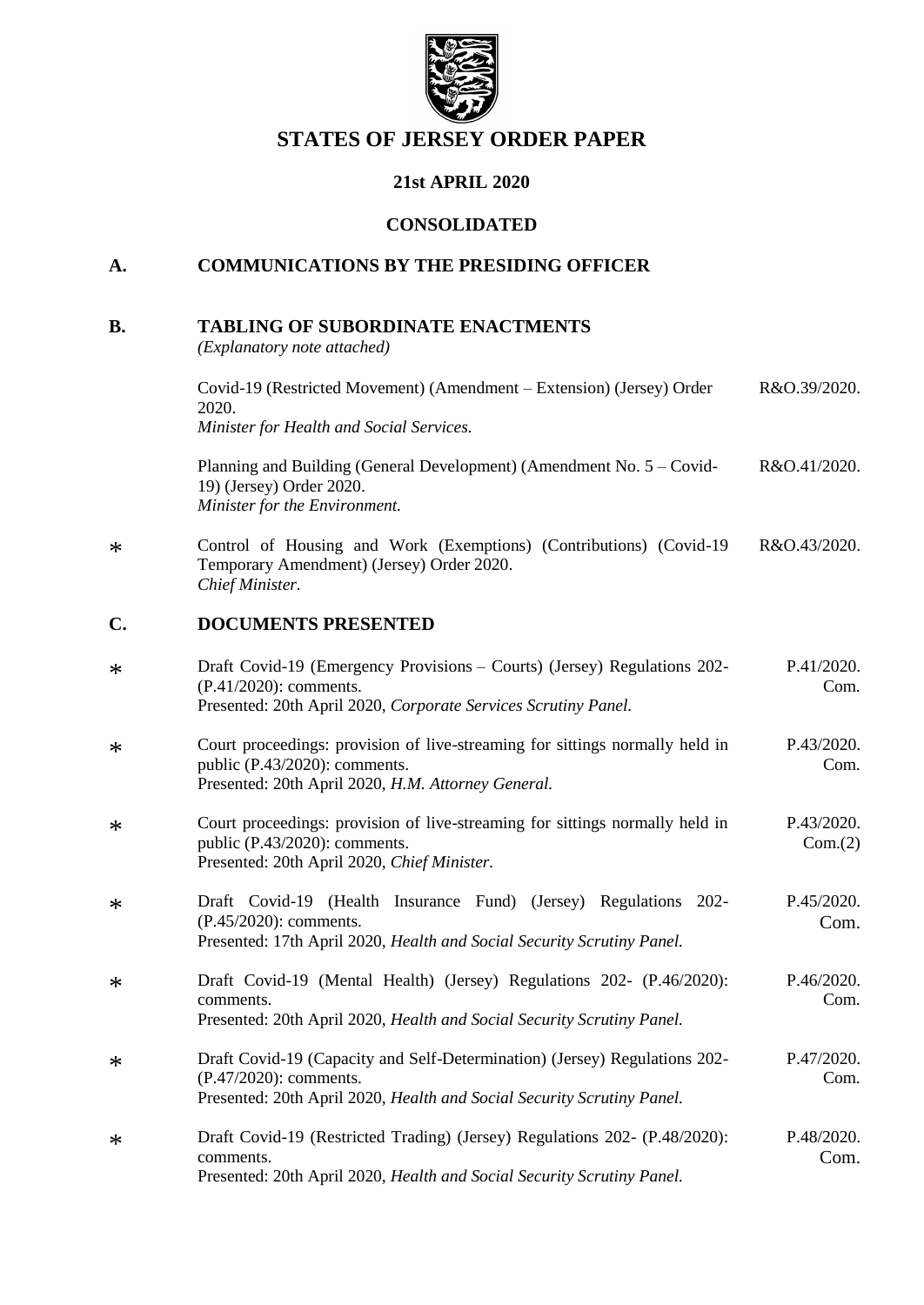

| $\ast$ | Draft Covid-19 (Construction Work) (Jersey) Regulations 202- (P.49/2020):<br>comments.<br>Presented: 20th April 2020, Economic and International Affairs Scrutiny<br>Panel.  | P.49/2020.<br>Com.       |
|--------|------------------------------------------------------------------------------------------------------------------------------------------------------------------------------|--------------------------|
| $\ast$ | Draft Covid-19 (Signing of Instruments) (Jersey) Regulations 202-<br>(P.50/2020): comments.<br>Presented: 20th April 2020, Corporate Services Scrutiny Panel.                | P.50/2020.<br>Com.       |
|        | Guidance for Commercial Property during the Covid-19 period.<br>Presented: 15th April 2020, Minister for Economic Development, Tourism,<br>Sport and Culture.                | R.39/2020.               |
| ∗      | Use of Enforcement Powers.<br>Presented: 20th April 2020, Comptroller and Auditor General.                                                                                   | R.40/2020.               |
| D.     | <b>NOTIFICATION OF LODGED PROPOSITIONS</b>                                                                                                                                   |                          |
| $\ast$ | Draft Covid-19 (Emergency Provisions – Courts) (Jersey) Regulations 202-<br>$(P.41/2020)$ : second amendment.<br>Lodged: 20th April 2020, Corporate Services Scrutiny Panel. | P.41/2020.<br>Amd. $(2)$ |
|        | Court proceedings: provision of live-streaming for sittings normally held in<br>public.<br>Lodged: 14th April 2020, Deputy M. Tadier of St. Brelade.                         | P.43/2020.               |
|        | Social Security Fund: repayment of States Contribution for 2020.<br>Lodged: 14th April 2020, Deputy K.F. Morel of St. Lawrence.                                              | P.44/2020.               |
|        | Draft Covid-19 (Health Insurance Fund) (Jersey) Regulations 202-.<br>Lodged: 15th April 2020, Minister for Social Security.                                                  | P.45/2020.               |
| $\ast$ | Draft Covid-19 (Mental Health) (Jersey) Regulations 202-.<br>Lodged: 17th April 2020, Minister for Health and Social Services.                                               | P.46/2020.               |
| ∗      | Draft Covid-19 (Capacity and Self-Determination) (Jersey) Regulations 202-.<br>Lodged: 17th April 2020, Minister for Health and Social Services.                             | P.47/2020.               |
| ∗      | Draft Covid-19 (Restricted Trading) (Jersey) Regulations 202-.<br>Lodged: 17th April 2020, Minister for Health and Social Services.                                          | P.48/2020.               |
| ∗      | Draft Covid-19 (Construction Work) (Jersey) Regulations 202-.<br>Lodged: 17th April 2020, Minister for Health and Social Services.                                           | P.49/2020.               |
| ∗      | Draft Covid-19 (Signing of Instruments) (Jersey) Regulations 202-.<br>Lodged: 20th April 2020, Chief Minister.                                                               | P.50/2020.               |
| ∗      | Covid-19: questions without notice to all Ministers on the response of the<br>Government of Jersey.<br>Lodged: 20th April 2020, Deputy R. Labey of St. Helier.               | P.51/2020.               |
| ∗      | Jersey Gas: inclusion in payroll co-funding scheme.<br>Lodged: 20th April 2020, Deputy G.P. Southern of St. Helier.                                                          | P.52/2020.               |

# **E. WITHDRAWAL OF LODGED PROPOSITIONS**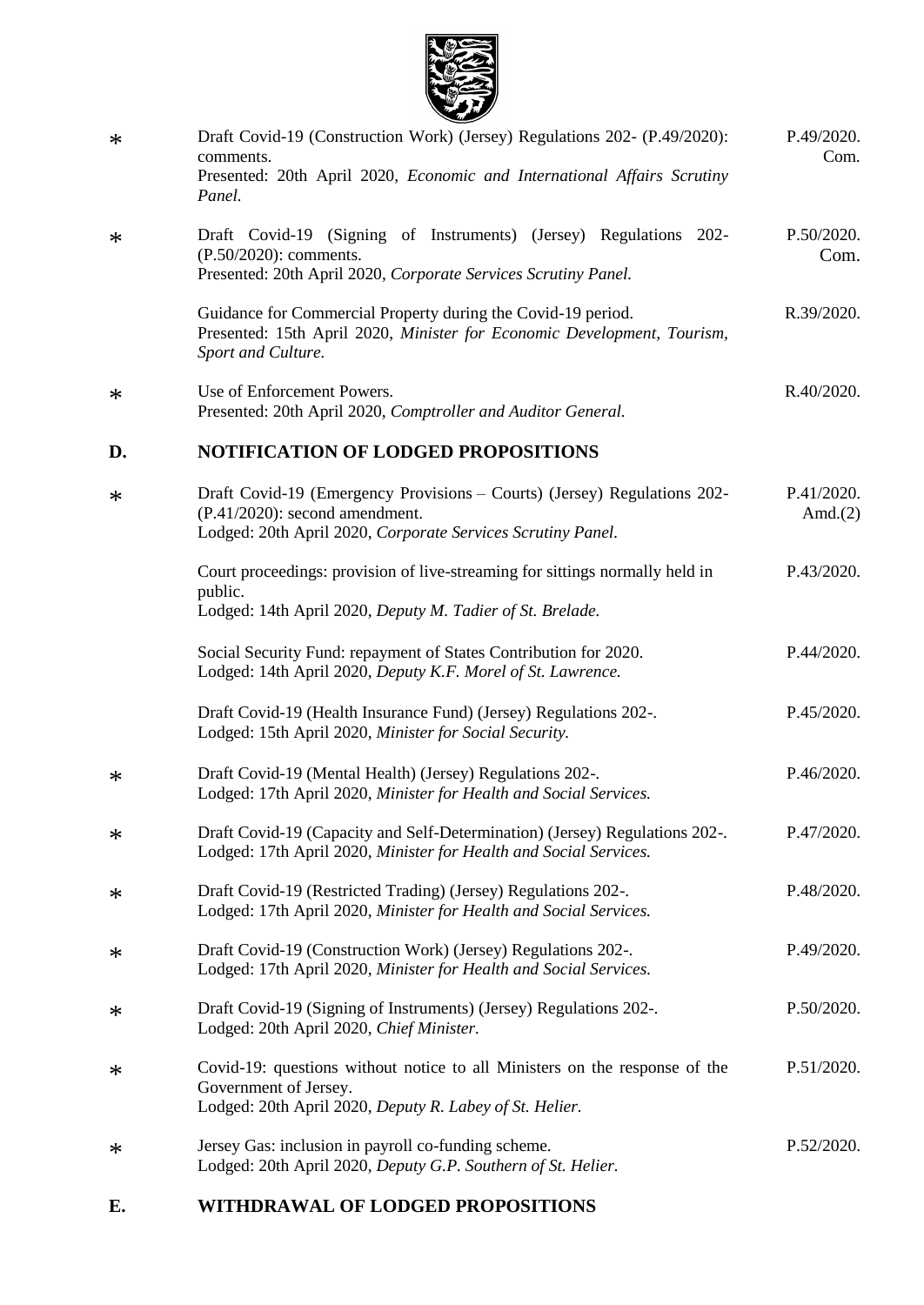

# **F. APPOINTMENT OF MINISTERS, COMMITTEES AND PANELS**

- **G. MATTERS OF PRIVILEGE**
- **H. PETITIONS**

# **I. QUESTIONS**

#### (a) – **Written Questions** *(attached)*

- **WQ.140/2020** 1. The Minister for Health and Social Services will table an answer to a question asked by Deputy G.P. Southern of St. Helier regarding the provision of personal protective equipment.
- **WQ.141/2020** 2. The Minister for Social Security will table an answer to a question asked by Deputy G.P. Southern of St. Helier regarding the Covid Related Emergency Support Scheme.
- **WQ.142/2020** 3. The Chief Minister will table an answer to a question asked by Deputy J.H. Perchard of St. Saviour regarding the organisational structure of Government groups dealing with the Coronavirus outbreak.
- **WQ.143/2020** 4. The Chief Minister will table an answer to a question asked by Deputy J.H. Perchard of St. Saviour regarding the long-term impact of Government decisions during the Covid-19 outbreak.
- **WQ.144/2020** 5. The Minister for Treasury and Resources will table an answer to a question asked by Deputy J.H. Perchard of St. Saviour regarding emergency procurement processes.
- **WQ.145/2020** 6. The Minister for Health and Social Services will table an answer to a question asked by Deputy J.H. Perchard of St. Saviour regarding the number of nurses in the Island.
- **WQ.146/2020** 7. The Minister for Health and Social Services will table an answer to a question asked by Deputy J.H. Perchard of St. Saviour regarding the number of medical gowns available to the States of Jersey.
- **WQ.147/2020** 8. The Minister for Treasury and Resources will table an answer to a question asked by Deputy K.F. Morel of St. Lawrence regarding States income in 2020.
- **WQ.148/2020** 9. The Chief Minister will table an answer to a question asked by the Connétable of St. Martin regarding the Government's exit strategy from the Covid-19 outbreak.
- **WQ.149/2020** 10. The Minister for Health and Social Services will table an answer to a question asked by the Connétable of St. Martin regarding the provision of antibody tests for Covid-19.
- **WQ.150/2020** 11. The Minister for Health and Social Services will table an answer to a question asked by the Connétable of St. Martin regarding the care and wellbeing of frontline healthcare staff.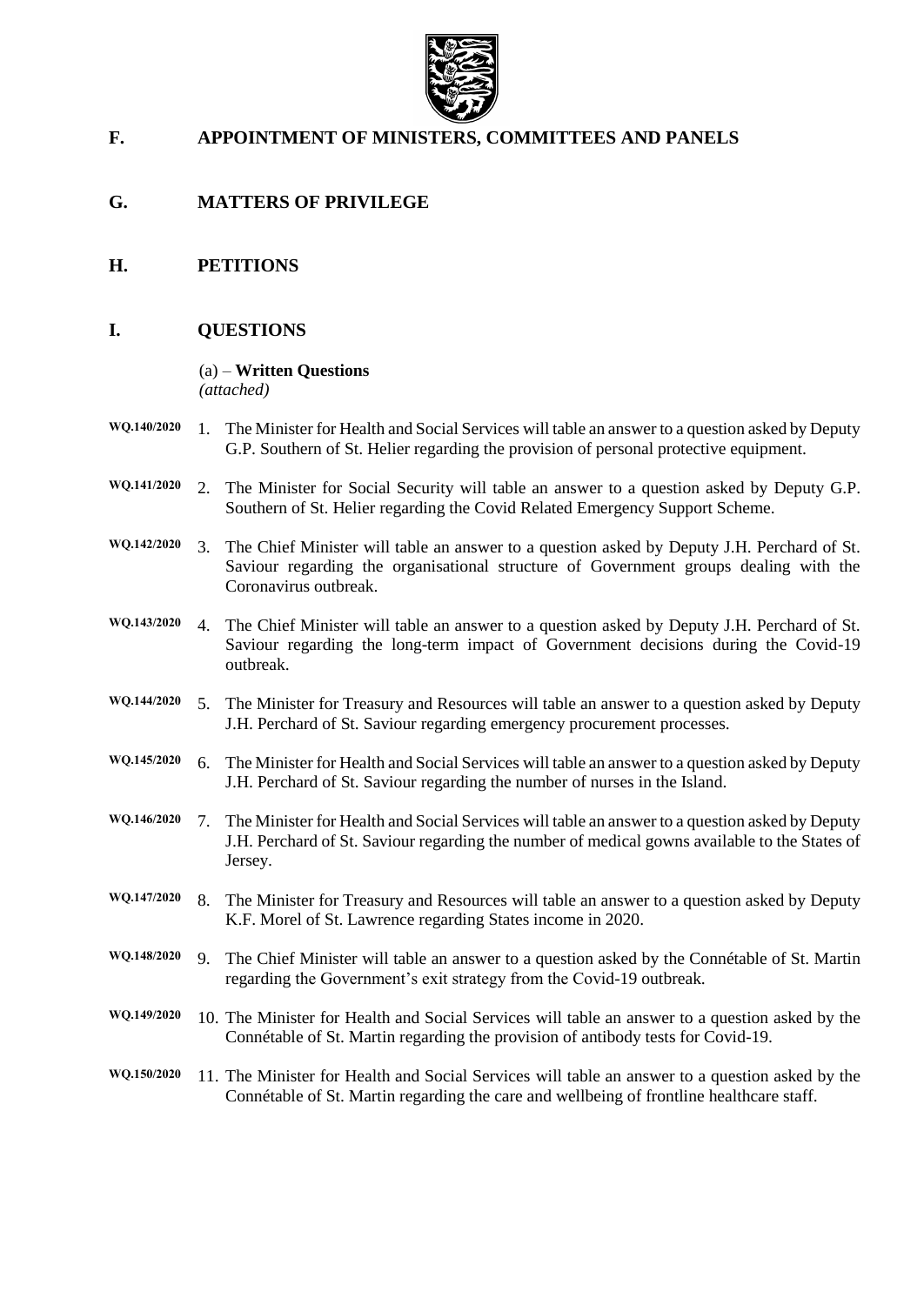

#### **(b) – Oral Questions** (120 minutes)

**OQ.108/2020** 1. Deputy M. Tadier of St. Brelade will ask the following question of the Chief Minister –

"Will the Chief Minister provide a list of the States Members who were consulted before the decision to build the Field Hospital was signed off?"

**OQ.107/2020** 2. Deputy G.J. Truscott of St. Brelade will ask the following question of the Minister for Home Affairs –

> "Will the Minister advise the Assembly whether H.M.P. La Moye has adequate personal protective equipment (P.P.E.) provision and whether testing for Coronavirus will be carried out on all staff and inmates?"

**OQ.99/2020** 3. Deputy K.F. Morel of St. Lawrence will ask the following question of the Minister for the Environment –

> "Was the Minister consulted upon any planning policy and Planning Law implications prior to the decision being made to locate a temporary hospital at Millbrook Playing Fields; and, if so, under which policies and statutes did he provide authorisation for the construction of the hospital?"

**OQ.95/2020** 4. Deputy I. Gardiner of St. Helier will ask the following question of the Minister for Treasury and Resources –

> "Will the Minister undertake to review Jersey's tax system once the Covid-19 pandemic has concluded, including the 'Zero-ten' regime and G.S.T., in order to ensure that the system is fair, has few anomalies, avoids a disproportionate burden on those with less income and fewer assets, and is consistent in respect of residence?"

**OQ.104/2020** 5. Deputy M.R. Higgins f St. Helier will ask the following question of the Minister for Health and Social Services –

> "Given the U.K. Secretary of State for Health and Social Care has stated that no test is better than having an unreliable test, will the Minister confirm whether the testing equipment and kit acquired for Jersey has been checked and approved by the Centre for Applied Micro-Biology and Research at the Defence Science and Technology Laboratory at Porton Down; and if not, why not?"

**OQ.106/2020** 6. The Connétable of St. Helier will ask the following question of the Minister for Infrastructure –

"Given that creating extra space for people wishing to exercise while observing social distancing is becoming the norm the world over, how, if at all, is the Minister planning to make better provision for walkers and cyclists on the Island's roads?"

**OQ.103/2020** 7. The Connétable of St. Lawrence will ask the following question of the Chief Minister –

"What assistance, if any, is being given by the Government during the Coronavirus pandemic to those people who want to make a will but who cannot afford to go to a lawyer?"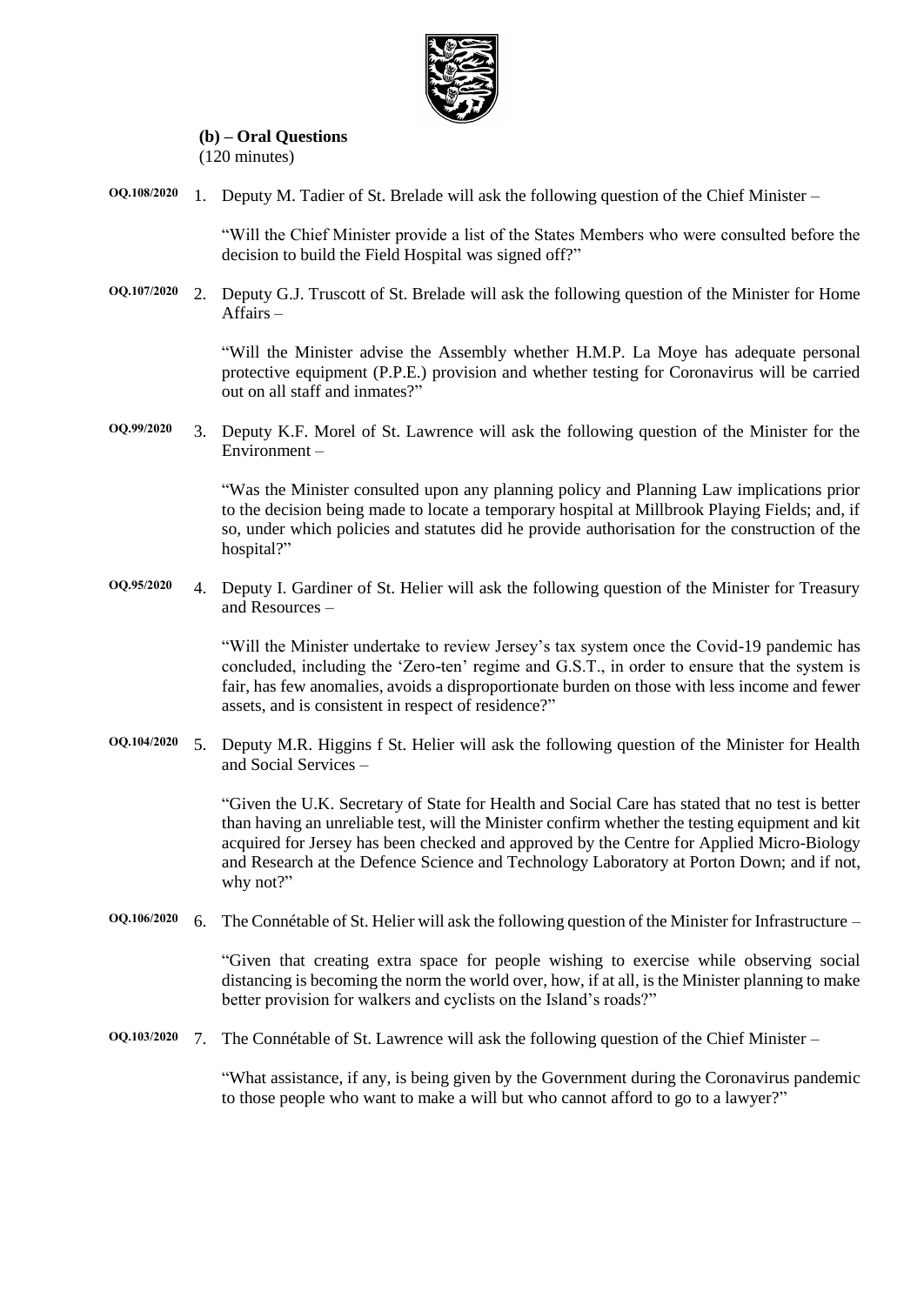

**OQ.101/2020** 8. Deputy G.P. Southern of St. Helier will ask the following question of the Minister for Health and Social Services –

> "Will the Minister inform members what budget was allocated over the period 2014 to November 2019 to fund the provision of emergency personal protective equipment (P.P.E.) for medical and other staff to protect against the prospect of a flu-like pandemic, such as we have since witnessed?"

**OQ.93/2020** 9. Deputy R.J. Ward of St. Helier will ask the following question of the Chief Minister –

"What planning is being undertaken to put in place an end point to the 'stay at home' order; and what modelling and key indicators will be used within this planning to allow a return to normality?"

**OQ.110/2020** 10. Deputy C.S. Alves of St. Helier will ask the following question of the Minister for Economic Development , Tourism, Sport and Culture –

> "What support, if any, is being given to the non-States-owned utilities to ensure that services are maintained during the Coronavirus crisis?"

**OQ.97/2020** 11. Senator Moore will ask the following question of the Minister for Economic Development, Tourism, Sport and Culture –

> "Will the Minister consider revising the business support schemes as time progresses during the Coronavirus crisis to ensure the needs of local businesses are met?"

**OQ.94/2020** 12. Deputy R.J. Ward of St. Helier will ask the following question of the Minister for Economic Development, Tourism, Sport and Culture –

> "Which Government bodies and positions are involved in planning the response to the economic impact in Jersey of the Covid-19 pandemic; and who is engaged at a political level in this planning?"

**OQ.105/2020** 13. Deputy M.R. Higgins of St. Helier will ask the following question of the Minister for Health and Social Services –

> "Will the Minister explain the rationale for currently having more ventilators than continuous path airways breathing equipment, given that ventilators are more invasive and require more staff to monitor and operate them, thus potentially limiting treatment options?"

**OQ.98/2020** 14. Senator K.L. Moore will ask the following question of the Minister for Health and Social Services –

> "Has any audit of personal protective equipment (P.P.E.) been carried out within the last six months and, if so, what were the results?"

**OQ.96/2020** 15. Deputy I. Gardiner of St. Helier will ask the following question of the Minister for Health and Social Services –

> "Will the Minister explain how there can be confidence that the Island is 'controlling the curve' of the spread of Covid-19, given that testing capability in the Island is limited and there is insufficient data to establish how much community transmission there has been?"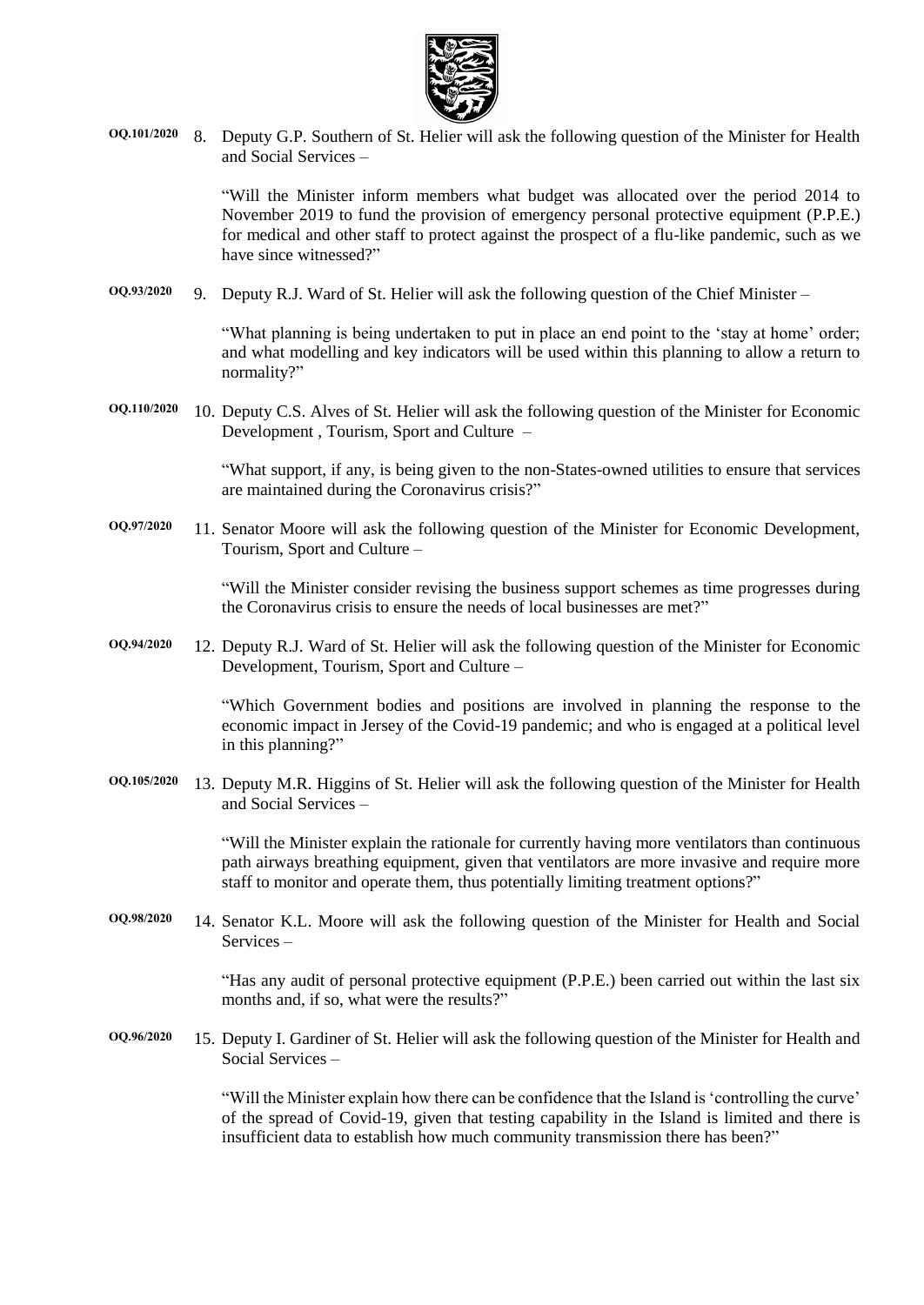

**OQ.109/2020** 16. Deputy M. Tadier of St. Brelade will ask the following question of the Chief Minister –

"Has the Care Commission undertaken any visits to the Island's care homes since they were 'locked down' in March and if not, why not; and what steps, if any, are being undertaken to ensure general safeguarding in homes, given the absence of third parties being able to visit the homes?"

**OQ.102/2020** 17. Deputy G.P. Southern of St. Helier will ask the following question of the Minister for Health and Social Services –

> "Will the Minister inform members of the current vacancy rates amongst qualified nursing staff, health assistants and other health professionals, and state whether agency nurses will need to be recruited in order to ensure that safety limits are not breached (such as staff-to-bed ratios); and will he further state what the rate of absence currently is for hospital health staff?"

**OQ.100/2020** 18. Deputy K.F. Morel of St. Lawrence will ask the following question of the Chief Minister –

"Will the Chief Minister advise the Assembly whether the tender process for a 'One Gov New Office Developer Partner' was completed this month, as planned, and if so, how many firms submitted a tender and were any of them Jersey-based?"

**(c) – Questions to Ministers without notice (30 minutes) –**

1st question period – Minister for the Environment

2nd question period – Minister for Health and Social Services

# **J. PERSONAL STATEMENTS**

# **K. STATEMENTS ON A MATTER OF OFFICIAL RESPONSIBILITY**

### **L. PUBLIC BUSINESS**

**[The Communications \(Jersey\) Order 2020: extension to Jersey by Order in](https://statesassembly.gov.je/assemblypropositions/2020/p.14-2020.pdf)  [Council.](https://statesassembly.gov.je/assemblypropositions/2020/p.14-2020.pdf)** [P.14/2020.](https://statesassembly.gov.je/assemblypropositions/2020/p.14-2020.pdf)

[Lodged: 19th February 2020,](https://statesassembly.gov.je/assemblypropositions/2020/p.14-2020.pdf) *Chief Minister.*

[The Communications \(Jersey\) Order 2020: extension to Jersey by Order in](https://statesassembly.gov.je/assemblypropositions/2020/p.14-2020add.pdf)  [Council \(P.14/2020\)](https://statesassembly.gov.je/assemblypropositions/2020/p.14-2020add.pdf) – addendum to report. [Presented: 25th February 2020,](https://statesassembly.gov.je/assemblypropositions/2020/p.14-2020add.pdf) *Chief Minister.* [P.14/2020.](https://statesassembly.gov.je/assemblypropositions/2020/p.14-2020add.pdf) [Add.](https://statesassembly.gov.je/assemblypropositions/2020/p.14-2020add.pdf)

**[Draft Covid-19 \(Emergency Provisions](https://statesassembly.gov.je/AssemblyPropositions/2020/P.41-2020.pdf) – Courts) (Jersey) Regulations 202-.** [Lodged: 7th April 2020,](https://statesassembly.gov.je/AssemblyPropositions/2020/P.41-2020.pdf) *Chief Minister.* [P.41/2020.](https://statesassembly.gov.je/AssemblyPropositions/2020/P.41-2020.pdf)

*Note: Because of the requirement for a six-week lodging period, the minimum lodging period of the proposition of the Chief Minister will expire on Tuesday 19th May 2020. The Chief Minister has therefore given notice of his intention to propose, in accordance with Standing Order 26(7), that the minimum lodging period for the proposition be reduced in order that it can be debated at the meeting.*

\* [Draft Covid-19 \(Emergency Provisions](https://statesassembly.gov.je/AssemblyPropositions/2020/P.41-2020Com.pdf) – Courts) (Jersey) Regulations 202- [\(P.41/2020\): comments.](https://statesassembly.gov.je/AssemblyPropositions/2020/P.41-2020Com.pdf) Presented: 20th April 2020, *[Corporate Services Scrutiny Panel.](https://statesassembly.gov.je/AssemblyPropositions/2020/P.41-2020Com.pdf)* [P.41/2020.](https://statesassembly.gov.je/AssemblyPropositions/2020/P.41-2020Com.pdf) [Com.](https://statesassembly.gov.je/AssemblyPropositions/2020/P.41-2020Com.pdf)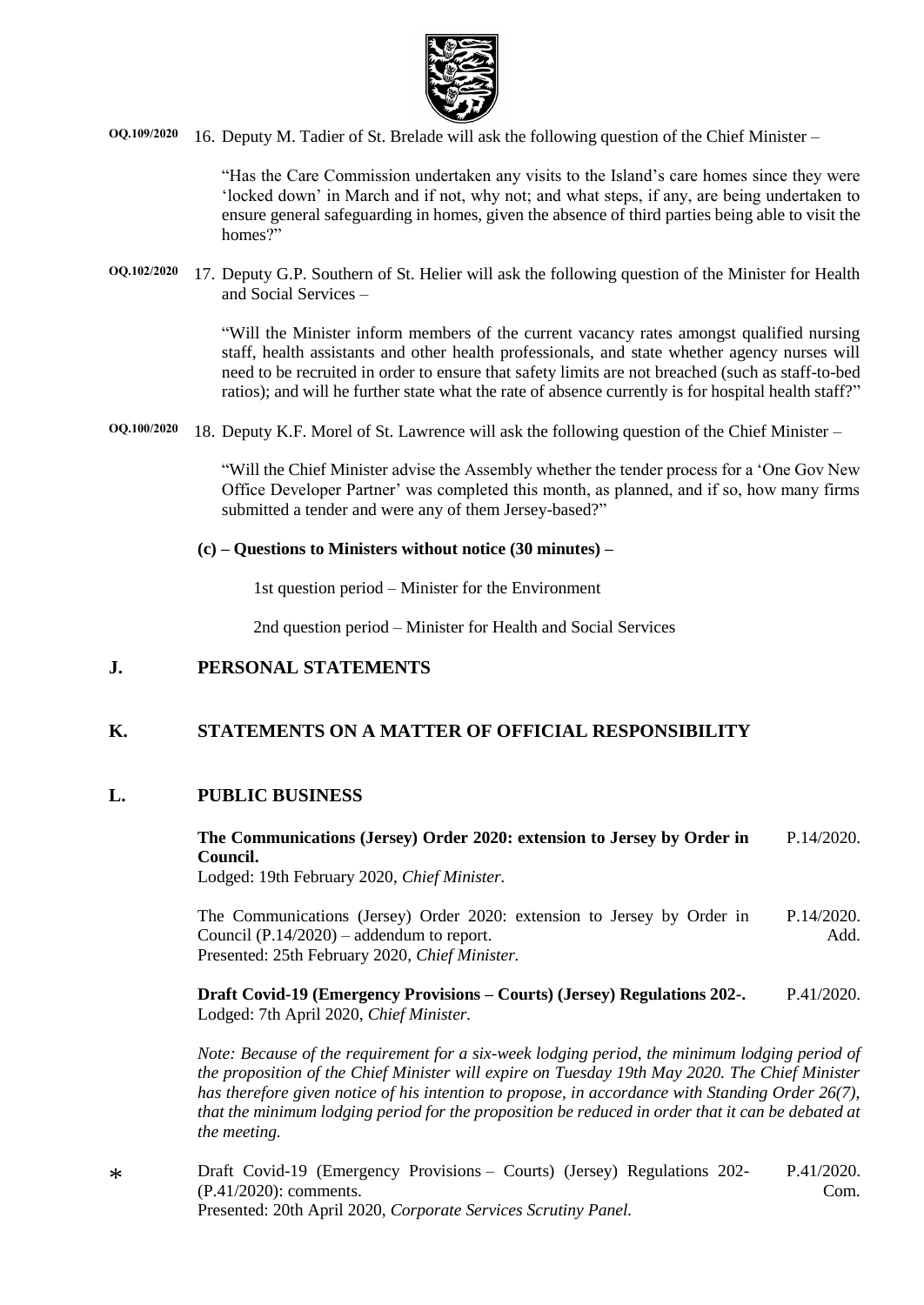

**[Draft Covid-19 \(Emergency Provisions](https://statesassembly.gov.je/AssemblyPropositions/2020/P.41-2020Amd.pdf) – Courts) (Jersey) Regulations 202- [\(P.41/2020\): amendment.](https://statesassembly.gov.je/AssemblyPropositions/2020/P.41-2020Amd.pdf)** [P.41/2020.](https://statesassembly.gov.je/AssemblyPropositions/2020/P.41-2020Amd.pdf) [Amd.](https://statesassembly.gov.je/AssemblyPropositions/2020/P.41-2020Amd.pdf)

[Lodged: 8th April 2020,](https://statesassembly.gov.je/AssemblyPropositions/2020/P.41-2020Amd.pdf) *Deputy M. Tadier of St. Brelade.*

*Note: Because of the requirement for a two-week lodging period, the minimum lodging period of the amendment of the Deputy M. Tadier of St. Brelade will expire on Tuesday 22nd April 2020. The Deputy has therefore given notice of his intention to propose, in accordance with Standing Order 26(7), that the minimum lodging period for the amendment be reduced in order that it can be debated at the meeting.*

#### \* **[Draft Covid-19 \(Emergency Provisions](https://statesassembly.gov.je/AssemblyPropositions/2020/P.41-2020Amd(2).pdf) – Courts) (Jersey) Regulations 202- [\(P.41/2020\): second amendment.](https://statesassembly.gov.je/AssemblyPropositions/2020/P.41-2020Amd(2).pdf)** [P.41/2020.](https://statesassembly.gov.je/AssemblyPropositions/2020/P.41-2020Amd(2).pdf) Amd. $(2)$

Lodged: 20th April 2020, *[Corporate Services Scrutiny Panel.](https://statesassembly.gov.je/AssemblyPropositions/2020/P.41-2020Amd(2).pdf)*

*Note: Because of the requirement for a two-week lodging period, the minimum lodging period of the amendment of the Corporate Services Scrutiny Panel will expire on Monday 4th May 2020. Furthermore, notification for the proposition to be listed for debate could not be provided in accordance with the timescale set out Standing Order 32. The Chair of the Panel has therefore given notice of her intention to propose, in accordance with Standing Order 80, that Standing Order 32 be suspended in order that the proposition may be listed for debate at the meeting; and subsequently to propose, in accordance with Standing Order 26(7), that the minimum lodging period for the proposition be reduced in order that it can be debated at the meeting.*

#### **[Court proceedings: provision of live-streaming for sittings normally held in](https://statesassembly.gov.je/AssemblyPropositions/2020/P.43-2020.pdf)  [public.](https://statesassembly.gov.je/AssemblyPropositions/2020/P.43-2020.pdf)** [P.43/2020.](https://statesassembly.gov.je/AssemblyPropositions/2020/P.43-2020.pdf)

[Lodged: 14th April 2020,](https://statesassembly.gov.je/AssemblyPropositions/2020/P.43-2020.pdf) *Deputy M. Tadier of St. Brelade.*

*Note: Because of the requirement for a four-week lodging period, the minimum lodging period of the proposition of the Deputy M. Tadier of St. Brelade will expire on Tuesday 12th May 2020. The Deputy has therefore given notice of his intention to propose, in accordance with Standing Order 26(7), that the minimum lodging period for the proposition be reduced in order that it can be debated at the meeting.*

| $\ast$ | Court proceedings: provision of live-streaming for sittings normally held in public<br>$(P.43/2020)$ : comments.                                                | P.43/2020.<br>Com.    |
|--------|-----------------------------------------------------------------------------------------------------------------------------------------------------------------|-----------------------|
|        | Presented: 20th April 2020, H.M. Attorney General.                                                                                                              |                       |
| $\ast$ | Court proceedings: provision of live-streaming for sittings normally held in public<br>$(P.43/2020)$ : comments.<br>Presented: 20th April 2020, Chief Minister. | P.43/2020.<br>Com.(2) |
|        | Draft Covid-19 (Health Insurance Fund) (Jersey) Regulations 202-.                                                                                               | P.45/2020.            |

Lodged: 15th April 2020, *[Minister for Social Security.](https://statesassembly.gov.je/AssemblyPropositions/2020/P.45-2020.pdf)*

*Note: Because of the requirement for a six-week lodging period, the minimum lodging period of the proposition of the Minister for Social Security will expire on Wednesday 27th May 2020. The Minister has therefore given notice of her intention to propose, in accordance with Standing Order 26(7), that the minimum lodging period for the proposition be reduced in order that it can be debated at the meeting.*

\* Draft Covid-19 [\(Health Insurance Fund\) \(Jersey\) Regulations 202-](https://www.jerseylaw.je/laws/enacted/Pages/RO-043-2020.aspx) (P.45/2020): [comments.](https://www.jerseylaw.je/laws/enacted/Pages/RO-043-2020.aspx) Presented: 17th April 2020, *[Health and Social Security Scrutiny Panel.](https://www.jerseylaw.je/laws/enacted/Pages/RO-043-2020.aspx)* [P.45/2020.](https://www.jerseylaw.je/laws/enacted/Pages/RO-043-2020.aspx) [Com.](https://www.jerseylaw.je/laws/enacted/Pages/RO-043-2020.aspx)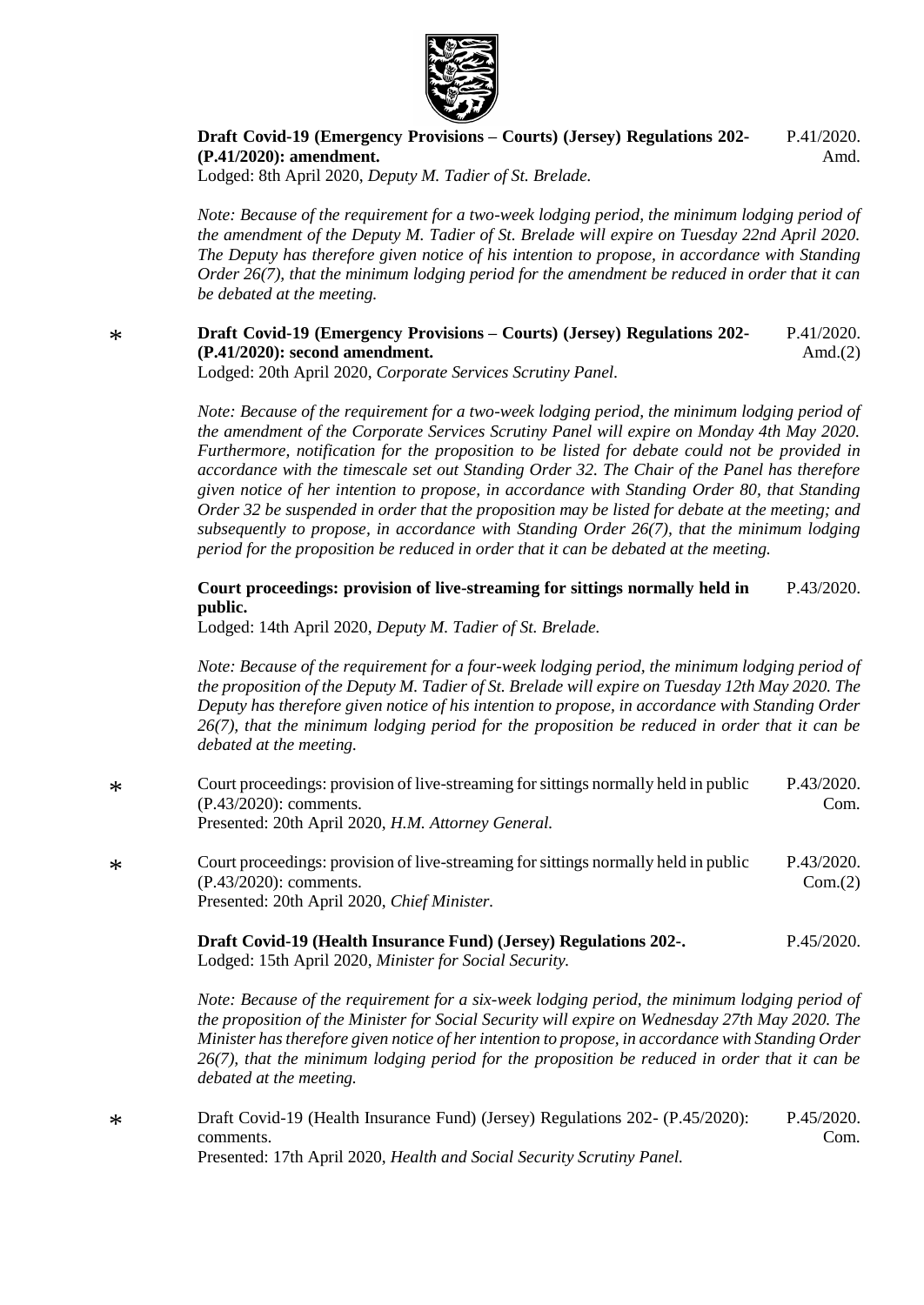

\* **[Draft Covid-19 \(Mental Health\) \(Jersey\) Regulations 202-.](https://statesassembly.gov.je/AssemblyPropositions/2020/P.46-2020.pdf)** [P.46/2020.](https://statesassembly.gov.je/AssemblyPropositions/2020/P.46-2020.pdf)

Lodged: 17th April 2020, *[Minister for Health and Social Services.](https://statesassembly.gov.je/AssemblyPropositions/2020/P.46-2020.pdf)*

*Note: Because of the requirement for a six-week lodging period, the minimum lodging period of the proposition of the Minister for Health and Social Services will expire on Friday 29th May 2020. Furthermore, notification for the proposition to be listed for debate could not be provided in accordance with the timescale set out Standing Order 32. The Minister has therefore given notice of his intention to propose, in accordance with Standing Order 80, that Standing Order 32 be suspended in order that the proposition may be listed for debate at the meeting; and subsequently to propose, in accordance with Standing Order 26(7), that the minimum lodging period for the proposition be reduced in order that it can be debated at the meeting.*

- \* [Draft Covid-19 \(Mental Health\) \(Jersey\) Regulations 202-](https://statesassembly.gov.je/AssemblyPropositions/2020/P.46-2020Com.pdf) (P.46/2020): [comments.](https://statesassembly.gov.je/AssemblyPropositions/2020/P.46-2020Com.pdf) Presented: 20th April 2020, *[Health and Social Security Scrutiny Panel.](https://statesassembly.gov.je/AssemblyPropositions/2020/P.46-2020Com.pdf)* [P.46/2020.](https://statesassembly.gov.je/AssemblyPropositions/2020/P.46-2020Com.pdf) [Com.](https://statesassembly.gov.je/AssemblyPropositions/2020/P.46-2020Com.pdf)
- \* **[Draft Covid-19 \(Capacity and Self-Determination\) \(Jersey\) Regulations 202-.](https://statesassembly.gov.je/AssemblyPropositions/2020/P.47-2020.pdf)** Lodged: 17th April 2020, *[Minister for Health and Social Services.](https://statesassembly.gov.je/AssemblyPropositions/2020/P.47-2020.pdf)* [P.47/2020.](https://statesassembly.gov.je/AssemblyPropositions/2020/P.47-2020.pdf)

*Note: Because of the requirement for a six-week lodging period, the minimum lodging period of the proposition of the Minister for Health and Social Services will expire on Friday 29th May 2020. Furthermore, notification for the proposition to be listed for debate could not be provided in accordance with the timescale set out Standing Order 32. The Minister has therefore given notice of his intention to propose, in accordance with Standing Order 80, that Standing Order 32 be suspended in order that the proposition may be listed for debate at the meeting; and subsequently to propose, in accordance with Standing Order 26(7), that the minimum lodging period for the proposition be reduced in order that it can be debated at the meeting.*

- \* [Draft Covid-19 \(Capacity and Self-Determination\) \(Jersey\) Regulations 202-](https://statesassembly.gov.je/AssemblyPropositions/2020/P.47-2020Com.pdf) [\(P.47/2020\): comments.](https://statesassembly.gov.je/AssemblyPropositions/2020/P.47-2020Com.pdf) Presented: 20th April 2020, *[Health and Social Security Scrutiny Panel.](https://statesassembly.gov.je/AssemblyPropositions/2020/P.47-2020Com.pdf)* [P.47/2020.](https://statesassembly.gov.je/AssemblyPropositions/2020/P.47-2020Com.pdf) [Com.](https://statesassembly.gov.je/AssemblyPropositions/2020/P.47-2020Com.pdf)
- \* **[Draft Covid-19 \(Restricted Trading\) \(Jersey\) Regulations 202-.](https://statesassembly.gov.je/AssemblyPropositions/2020/P.48-2020.pdf)** Lodged: 17th April 2020, *[Minister for Health and Social Services.](https://statesassembly.gov.je/AssemblyPropositions/2020/P.48-2020.pdf)* [P.48/2020.](https://statesassembly.gov.je/AssemblyPropositions/2020/P.48-2020.pdf)

*Note: Because of the requirement for a six-week lodging period, the minimum lodging period of the proposition of the Minister for Health and Social Services will expire on Friday 29th May 2020. Furthermore, notification for the proposition to be listed for debate could not be provided in accordance with the timescale set out Standing Order 32. The Minister has therefore given notice of his intention to propose, in accordance with Standing Order 80, that Standing Order 32 be suspended in order that the proposition may be listed for debate at the meeting; and subsequently to propose, in accordance with Standing Order 26(7), that the minimum lodging period for the proposition be reduced in order that it can be debated at the meeting.*

- \* [Draft Covid-19 \(Restricted Trading\) \(Jersey\) Regulations 202-](https://statesassembly.gov.je/AssemblyPropositions/2020/P.48-2020Com.pdf) (P.48/2020): [comments.](https://statesassembly.gov.je/AssemblyPropositions/2020/P.48-2020Com.pdf) Presented: 20th April 2020, *[Health and Social Security Scrutiny Panel.](https://statesassembly.gov.je/AssemblyPropositions/2020/P.48-2020Com.pdf)* [P.48/2020.](https://statesassembly.gov.je/AssemblyPropositions/2020/P.48-2020Com.pdf) [Com.](https://statesassembly.gov.je/AssemblyPropositions/2020/P.48-2020Com.pdf)
- \* **[Draft Covid-19 \(Construction Work\) \(Jersey\) Regulations 202-.](https://statesassembly.gov.je/AssemblyPropositions/2020/P.49-2020.pdf)** Lodged: 17th April 2020, *[Minister for Health and Social Services.](https://statesassembly.gov.je/AssemblyPropositions/2020/P.49-2020.pdf)* [P.49/2020.](https://statesassembly.gov.je/AssemblyPropositions/2020/P.49-2020.pdf)

*Note: Because of the requirement for a six-week lodging period, the minimum lodging period of the proposition of the Minister for Health and Social Services will expire on Friday 29th May 2020. Furthermore, notification for the proposition to be listed for debate could not be provided in accordance with the timescale set out Standing Order 32. The Minister has therefore given notice of his intention to propose, in accordance with Standing Order 80, that Standing Order 32 be suspended in order that the proposition may be listed for debate at the meeting; and*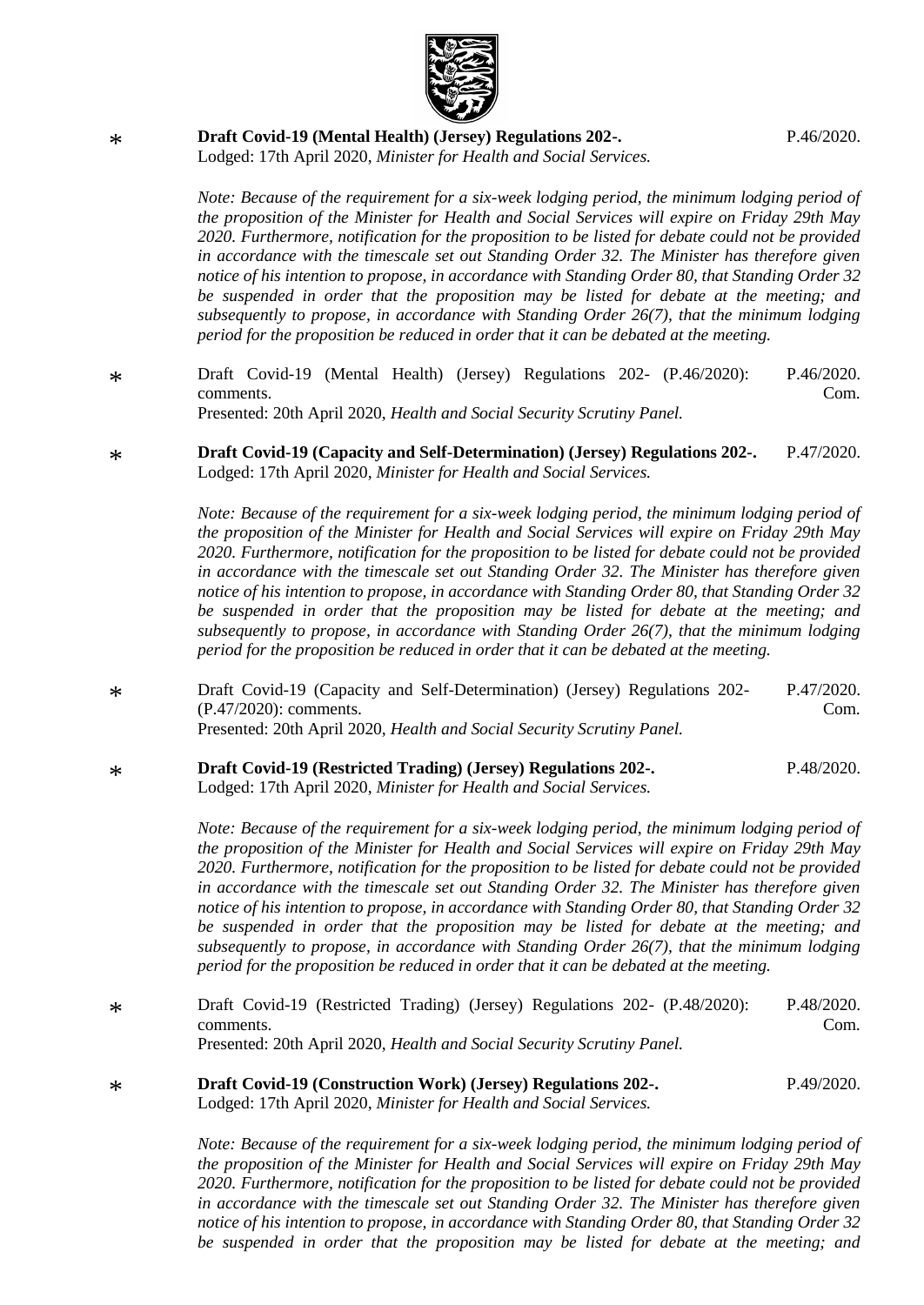

*subsequently to propose, in accordance with Standing Order 26(7), that the minimum lodging period for the proposition be reduced in order that it can be debated at the meeting.*

- \* [Draft Covid-19 \(Construction Work\) \(Jersey\) Regulations 202-](https://statesassembly.gov.je/AssemblyPropositions/2020/P.49-2020Com.pdf) (P.49/2020): [comments.](https://statesassembly.gov.je/AssemblyPropositions/2020/P.49-2020Com.pdf) Presented: 20th April 2020, *[Economic and International Affairs Scrutiny Panel.](https://statesassembly.gov.je/AssemblyPropositions/2020/P.49-2020Com.pdf)* [P.49/2020.](https://statesassembly.gov.je/AssemblyPropositions/2020/P.49-2020Com.pdf) [Com.](https://statesassembly.gov.je/AssemblyPropositions/2020/P.49-2020Com.pdf)
- \* **[Draft Covid-19 \(Signing of Instruments\) \(Jersey\) Regulations 202-.](https://statesassembly.gov.je/AssemblyPropositions/2020/P.50-2020.pdf)** [P.50/2020.](https://statesassembly.gov.je/AssemblyPropositions/2020/P.50-2020.pdf)

[Lodged: 20th April 2020,](https://statesassembly.gov.je/AssemblyPropositions/2020/P.50-2020.pdf) *Chief Minister.*

*Note: Because of the requirement for a six-week lodging period, the minimum lodging period of the proposition of the Chief Minister will expire on Monday 1st June 2020. Furthermore, notification for the proposition to be listed for debate could not be provided in accordance with the timescale set out Standing Order 32. The Chief Minister has therefore given notice of his intention to propose, in accordance with Standing Order 80, that Standing Order 32 be suspended in order that the proposition may be listed for debate at the meeting; and subsequently to propose, in accordance with Standing Order 26(7), that the minimum lodging period for the proposition be reduced in order that it can be debated at the meeting.*

\* [Draft Covid-19 \(Signing of Instruments\) \(Jersey\) Regulations 202-](https://statesassembly.gov.je/AssemblyPropositions/2020/P.50-2020Com.pdf) (P.50/2020): [comments.](https://statesassembly.gov.je/AssemblyPropositions/2020/P.50-2020Com.pdf) Presented: 20th April 2020, *[Corporate Services Scrutiny Panel.](https://statesassembly.gov.je/AssemblyPropositions/2020/P.50-2020Com.pdf)* [P.50/2020.](https://statesassembly.gov.je/AssemblyPropositions/2020/P.50-2020Com.pdf) [Com.](https://statesassembly.gov.je/AssemblyPropositions/2020/P.50-2020Com.pdf)

#### \* **[Covid-19: questions without notice to all Ministers on the response of the](https://statesassembly.gov.je/AssemblyPropositions/2020/P.51-2020.pdf)  [Government of Jersey.](https://statesassembly.gov.je/AssemblyPropositions/2020/P.51-2020.pdf)** [P.51/2020.](https://statesassembly.gov.je/AssemblyPropositions/2020/P.51-2020.pdf)

[Lodged: 20th April 2020,](https://statesassembly.gov.je/AssemblyPropositions/2020/P.51-2020.pdf) *Deputy R. Labey of St. Helier.*

*Note: Because of the requirement for a four-week lodging period, the minimum lodging period of the proposition of Deputy R. Labey of St. Helier will expire on Monday 18th May 2020. Furthermore, notification for the proposition to be listed for debate could not be provided in accordance with the timescale set out Standing Order 32. Deputy Labey has therefore given notice of his intention to propose, in accordance with Standing Order 80, that Standing Order 32 be suspended in order that the proposition may be listed for debate at the meeting; and subsequently to propose, in accordance with Standing Order 26(7), that the minimum lodging period for the proposition be reduced in order that it can be debated at the meeting.*

\* **[Jersey Gas: inclusion in payroll co-funding scheme.](https://statesassembly.gov.je/AssemblyPropositions/2020/P.52-2020.pdf)** Lodged: 20th April 2020, *[Deputy G.P. Southern of St.](https://statesassembly.gov.je/AssemblyPropositions/2020/P.52-2020.pdf) Helier.*

> *Note: Because of the requirement for a four-week lodging period, the minimum lodging period of the proposition of Deputy G.P. Southern of St. Helier will expire on Monday 18th May 2020. Furthermore, notification for the proposition to be listed for debate could not be provided in accordance with the timescale set out Standing Order 32. Deputy Southern has therefore given notice of his intention to propose, in accordance with Standing Order 80, that Standing Order 32 be suspended in order that the proposition may be listed for debate at the meeting; and subsequently to propose, in accordance with Standing Order 26(7), that the minimum lodging period for the proposition be reduced in order that it can be debated at the meeting.*

# **M. ARRANGEMENT OF PUBLIC BUSINESS**

### **12th May 2020**

\* **[Bus service: introduction of through-fares.](https://statesassembly.gov.je/AssemblyPropositions/2020/P.19-2020.pdf)** [Lodged: 12th March 2020,](https://statesassembly.gov.je/AssemblyPropositions/2020/P.19-2020.pdf) *Deputy M. Tadier of St. Brelade.*

> **Draft Limited Liability Companies [\(Amendment\)](https://statesassembly.gov.je/assemblypropositions/2020/p.35-2020.pdf) (Jersey) Law 202-.** Lodged: 30th March 2020, *Minister for External [Relations.](https://statesassembly.gov.je/assemblypropositions/2020/p.35-2020.pdf)*

[P.19/2020.](https://statesassembly.gov.je/AssemblyPropositions/2020/P.19-2020.pdf)

[P.52/2020.](https://statesassembly.gov.je/AssemblyPropositions/2020/P.52-2020.pdf)

[P.35/2020.](https://statesassembly.gov.je/assemblypropositions/2020/p.35-2020.pdf)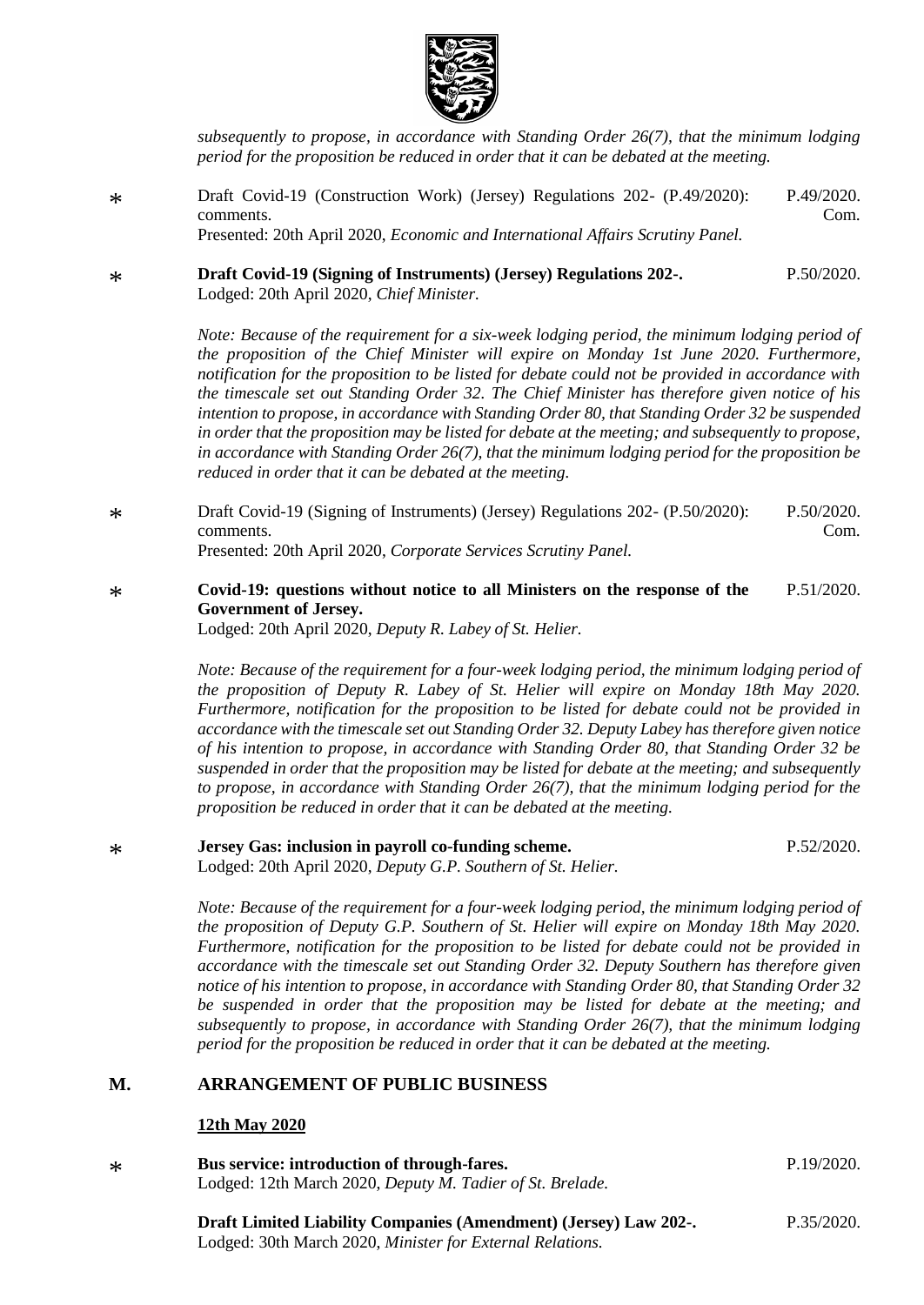

| Social Security Fund: repayment of States Contribution for 2020.<br>Lodged: 14th April 2020, Deputy K.F. Morel of St. Lawrence.                                                                                                                                                      | P.44/2020.                |
|--------------------------------------------------------------------------------------------------------------------------------------------------------------------------------------------------------------------------------------------------------------------------------------|---------------------------|
| <b>2nd June 2020</b>                                                                                                                                                                                                                                                                 |                           |
| Draft Amendment (No. 44) of the Standing Orders of the States of Jersey.<br>Lodged: 14th February 2020, Scrutiny Liaison Committee.                                                                                                                                                  | P.12/2020.                |
| Draft Amendment (No. 45) of the Standing Orders of the States of Jersey.<br>Lodged: 14th February 2020, Scrutiny Liaison Committee.                                                                                                                                                  | P.13/2020.                |
| <b>16th June 2020</b>                                                                                                                                                                                                                                                                |                           |
| (Implementation) (International Tax Compliance)<br><b>Draft</b><br><b>Taxation</b><br>(Mandatory Disclosure Rules for CRS Avoidance Arrangements and<br><b>Opaque Offshore Structures) (Jersey) Regulations 202-.</b><br>Lodged: 31st December2019, Minister for External Relations. | P.129/2019.               |
| Draft Road Traffic (No. 64) (Jersey) Regulations 202-.<br>Lodged: 3rd February 2020, Minister for Infrastructure.                                                                                                                                                                    | P.10/2020.                |
| Ban on the sale of plastic bags.<br>Lodged: 12th February 2020, Deputy I. Gardiner of St. Helier.                                                                                                                                                                                    | P.11/2020.<br>(re-issue)  |
| <b>Priorities for the next Island Plan</b><br>(Consideration In-Committee Debate)                                                                                                                                                                                                    |                           |
| <b>8th September 2020</b>                                                                                                                                                                                                                                                            |                           |
| Draft Public Health and Safety (Rented Dwellings) (Licensing) (Jersey)<br><b>Regulations 201-.</b><br>Lodged: 1st October 2019, Minister for the Environment.                                                                                                                        | P.106/2019.               |
| Minimum standards for rented dwellings: licensing regulations.<br>Presented: 21st February 2020.<br>Environment, Housing and Infrastructure Scrutiny Panel.                                                                                                                          | S.R.1/2020.               |
| Draft Public Health and Safety (Rented Dwellings) (Licensing) (Jersey)<br>Regulations 201- (P.106/2019): second amendment.<br>Lodged: 20th February 2020, Environment, Housing and Infrastructure Scrutiny<br>Panel.                                                                 | P.106/2019.<br>Amd. $(2)$ |
| Draft Public Health and Safety (Rented Dwellings) (Licensing) (Jersey)<br>Regulations 201- (P.106/2019): third amendment.<br>Lodged: 12th March 2020, Minister for the Environment.                                                                                                  | P.106/2019.<br>Amd. $(3)$ |
|                                                                                                                                                                                                                                                                                      |                           |

### **DR. M. EGAN Greffier of the States**

20th April 2020

**Note –**

\*

**In accordance with the meeting dates fixed for 2019 by the Privileges and Procedures Committee, this meeting will continue, if necessary, on Wednesday 22nd and Thursday 23rd April 2020.**

**An asterisk** \* **in the left-hand margin denotes either a new item added to this Order Paper since the Order Paper was first published on 16th April 2020, or an item which has been altered or moved.**